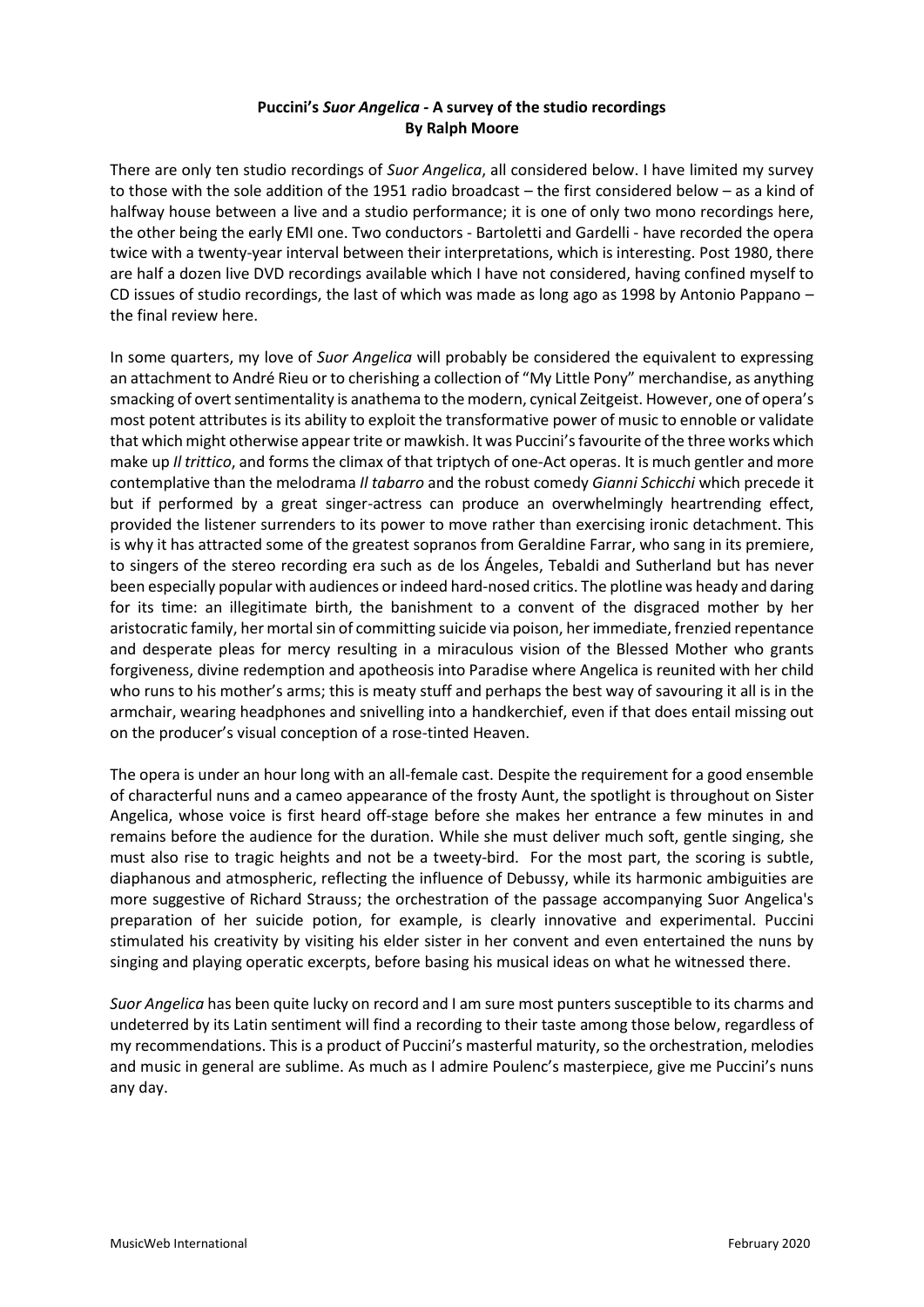## **The Recordings**

**Fernando Previtali – 1951** (radio broadcast; mono) Warner Fonit Cetra RAI Milano Orchestra & Chorus

Suor Angelica - Rosanna Carteri La Zia Principessa - Miti Truccato Pace La Badessa - Marta Solaro La Zelatrice - Amelita Minniti La Maestra delle novizie - Lia Ceri Suor Genovieffa - Wanda Strappo Suor Osmina - Gilda Capozzi Suor Dolcina - Carla Pozzi La Sorella Infermiera - Lita Donati

The limited, distanced, mono sound disqualifies this from being a recommendation other than for historical recording enthusiasts but many of us love the atmosphere of these old Cetra recordings and they often contain a bevy of semi-forgotten voices of real quality – here under a conductor of proven expertise.

Rosanna Carteri – still with us at 89 as I write – debuted very young and had a successful career but retired early, still in her thirties. She is only twenty years old here, thus fresh and appealing and her vocal acting is effective even if she isn't the most demonstrative of singers in this role. She had a powerful, slightly shrill lirico-spinto soprano which, given the sound, doesn't come over as well as it should; indeed, the sound becomes congested in ensemble and places a veil between the listener and the performance. Carteri is well supported by an able cast of singers whose names - apart perhaps from Miti Truccato Pace who here sings the Princess Aunt and the Sister Monitor with Tebaldi a decade later – will not be familiar. They characterise vividly and sing sweetly. If you can pick up a copy for a reasonable price and you enjoy these period recordings, do so – but it's currently scarce and there are plenty of modern options. Clips are available on YouTube if you want to sample it.

**Tullio Serafin – 1957** (mono) EMI Teatro dell'Opera di Roma Orchestra & Chorus

Suor Angelica - Victoria de los Ángeles La Zia Principessa - Fedora Barbieri La Badessa - Mina Doro La Zelatrice - Corinna Vozza La Maestra delle novizie - Mina Doro Suor Genovieffa - Lydia Marimpietri Suor Osmina - Santa Chissari Suor Dolcina - Anna (Maria) Marcangeli La Sorella Infermiera - Teresa Cantarini La Cercatrice 1 - Lydia Marimpietri

This *Suor Angelica* has achieved classic status, its appeal enhanced by being packaged with two equally celebrated recordings starring Tito Gobbi in EMI's *Il trittico* and because it preserves one of the most touching performances by a beloved soprano when she was still in freshest voice. It surely should and would have been in stereo were it not for Walter Legge's resistance to new-fangled technology but we must put up with that, and even though it's in much better mono sound than the previous recording, it again regrettably puts a barrier between us and the performance – however, its quality soon makes us forget that.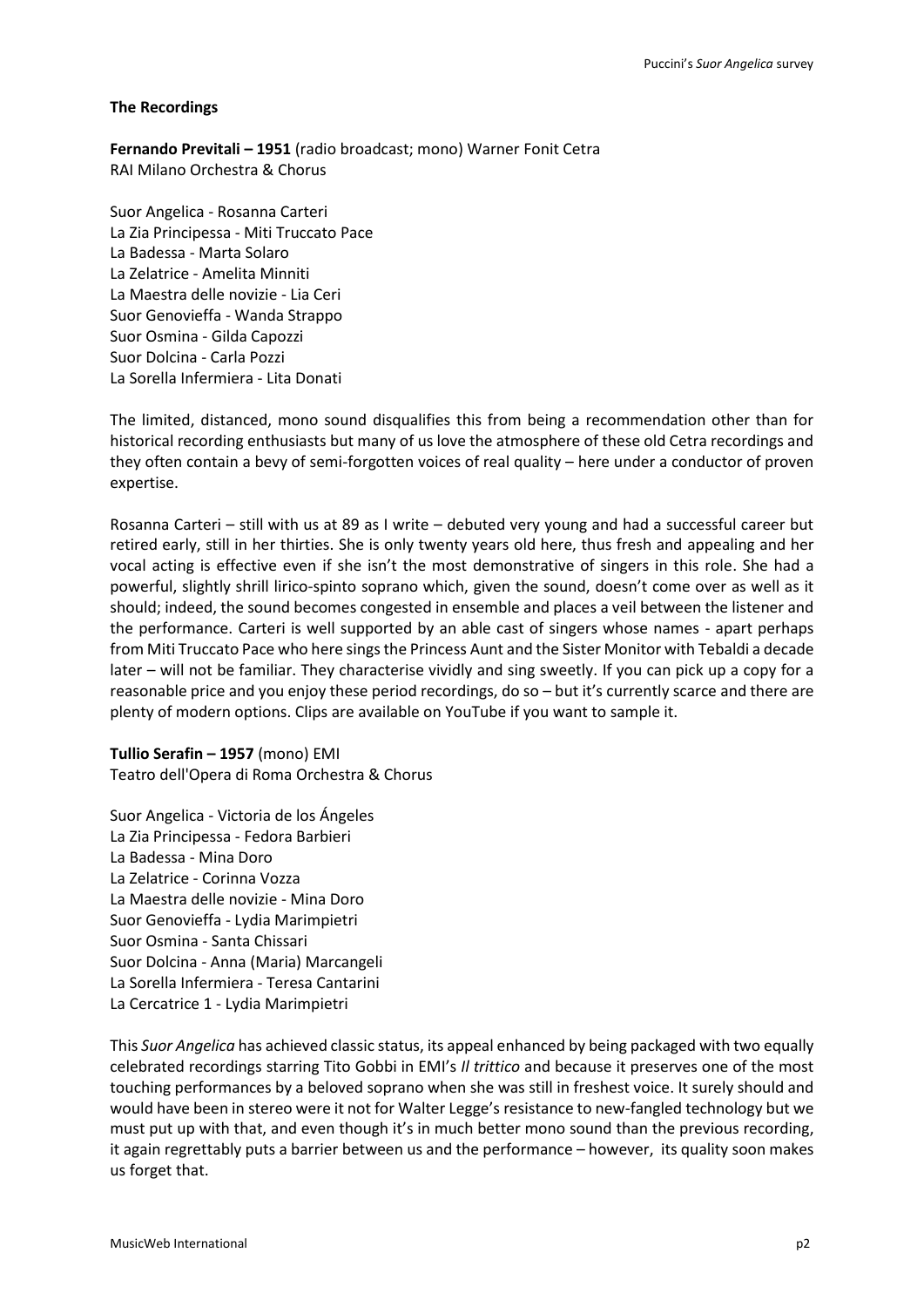In many ways, Victoria de los Ángeles has the ideal voice for the eponymous lead role: warm, feminine with a hint of vulnerability and always the suggestion of tears. As ever with this singer, the highest, loudest notes are a little strained but the pathos of her portrayal is so winning. Despite the tenderness of her singing, she rises magnificently to the desperation of "Ah! Son dannata!", summoning up considerable power. Fedora Barbieri's hard, imperious Aunt provides the perfect foil to de los Ángeles; the other singers are forgotten comprimarii but very satisfactory; Lydia Marimpietri is particularly charming as Suor Genovieffa.

Serafin conducts with leisurely affection, caressing this gentlest of music and giving his singers plenty of time to fill out Puccini's long, lyrical lines. If modern sound is not a priority, this recording is a prime recommendation; only the young Ricciarelli rivals de los Ángeles for pathos.

**Lamberto Gardelli – 1962** (stereo) Decca Maggio Musicale Fiorentino Orchestra & Chorus

Suor Angelica - Renata Tebaldi La Zia Principessa - Giulietta Simionato La Badessa - Lucia Danieli La Zelatrice - Miti Truccato Pace La Maestra delle novizie - Anna Di Stasio Suor Genovieffa - Dora Carral Suor Osmina - Yeda Valtriani Suor Dolcina - Giuliana Tavolaccini La Sorella Infermiera - Anna Di Stasio

This was part of Decca's response to the EMI issue of *Il trittico* and naturally their star house-soprano took the lead, but by this stage of her career Tebaldi was losing the top notes so she avoids high Cs here and those high notes she does essay are sometimes harsh or, in the case of the floated top A on "amor" in "Senza mamma", a little flat; otherwise her voice is in excellent condition and the power of her cries of "Salvami!" is formidable, reminding us that even if she was never credited with having Callas' dramatic intensity, certain of her roles such as La Gioconda give that judgement the lie. Here, despite the intrinsic unsuitability of her voice - which could veer towards harshness of tone - to portray the fragile Angelica, she lightens it most successfully and is aptly matched with the formidable, trumpet-voiced Giulietta Simionato as la Zia Principessa, but ultimately her sound is often too hearty and robust to conjure up credibly the vulnerable, lachrymose quality which comes so easily to de los Ángeles, Ricciarelli and Gallardo-Domás. The supporting cast is very strong: Miti Truccato Pace, who sang the Princess Aunt in the previous, rather dim Cetra recording, is here an attractively-voiced Sister Monitor, Lucia Danieli is a firm Abbess and Dora Carral is a light and spirited Sister Genovieffa.

The playing from the Florentine orchestra is lovely and Gardelli's conducting is fluid and sensitive; ensemble is excellent. So much of the singing is beautiful that I certainly want to have it on my shelves but fine though this is, it must yield to the more ethereal delights of such as Pappano's version.

This is available only as part of the triplet CD set of Decca's first *Il trittico*; *Il tabarro* with Tebaldi and Del Monaco is great but Corena's Gianni Schicchi is coarse and best avoided.

**Bruno Bartoletti – 1973** (stereo) RCA Santa Cecilia Orchestra & Chorus

Suor Angelica - Katia Ricciarelli La Zia Principessa - Fiorenza Cossotto La Badessa - Maria Grazia Allegri La Zelatrice - Anna Di Stasio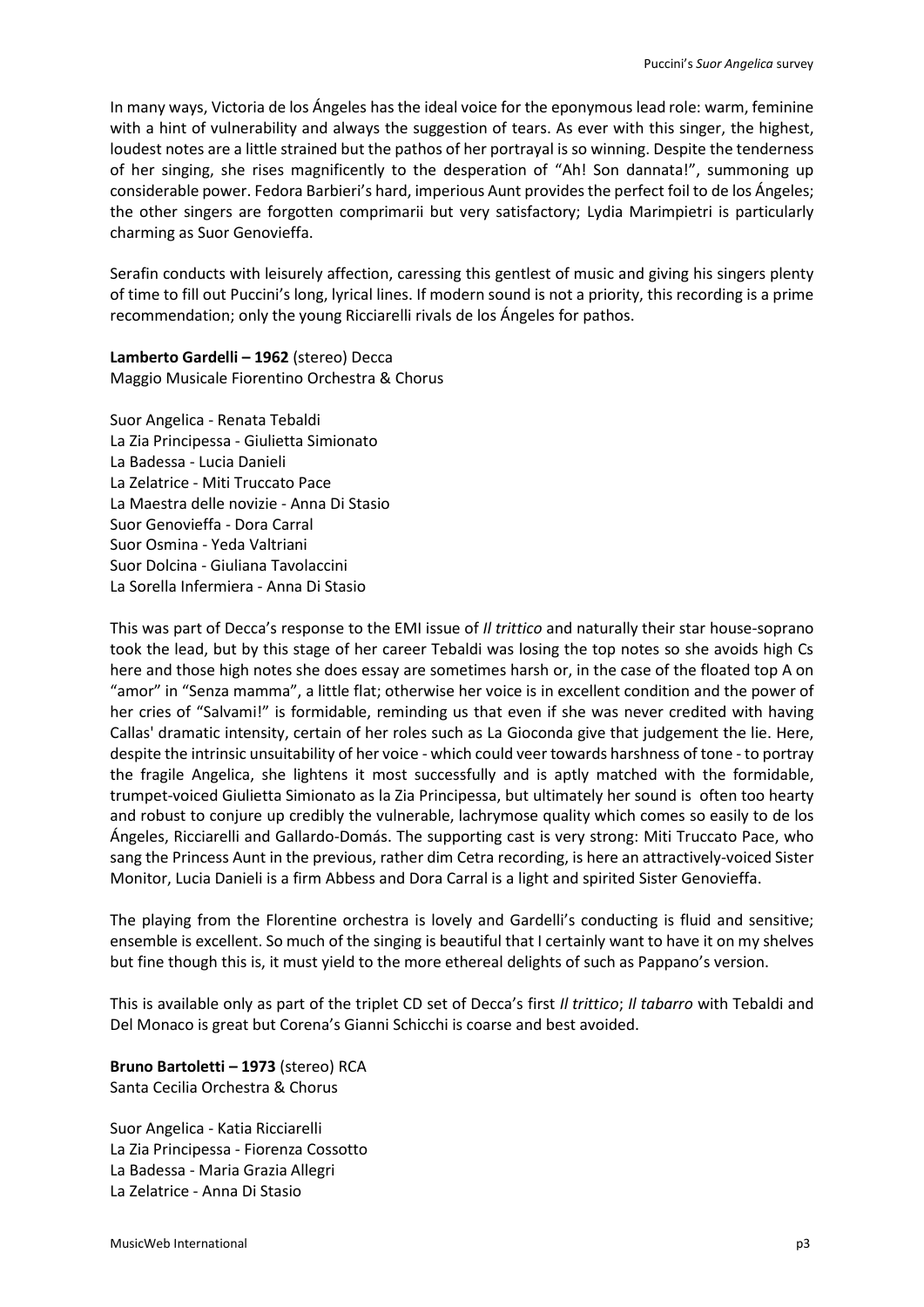La Maestra delle novizie - Maria Grazia Allegri Suor Genovieffa - Rosanna Lippi Suor Osmina - Margherita Benetti Suor Dolcina - Miwako Matsumoto La Sorella Infermiera - Anna Di Stasio La Cercatrice 1 - Margherita Benetti La Cercatrice 2 - Anna Di Stasio Una novizia - Rosanna Lippi La conversa 1 - Miwako Matsumoto La conversa 2 - Maria Grazia Allegri

First, if you see a physical CD copy of this recording rather than the reasonably priced download, grab it, as it has been largely unavailable for many years - so I was delighted to get a copy from Germany for just a tenner, especially as it is otherwise on sale at silly prices.

Secondly, I advise taking with a pinch of salt the observations in the more critical reviews elsewhere of this lovely account; one or two listeners hear what I can only call highly subjective if not imaginary flaws in the sound, the singing and the orchestral playing. There is no sense in which Bartoletti's direction lacks shape or drama or is over-lush - in any case, how could there be in a work such as this, the ultimate Romantic and sentimental opera? Yes, the passage describing how Suor Angelica gathers and prepares by moonlight the herbal suicide potion is absolutely lovely in its swooning indulgence but Bartoletti is equally capable of generating the requisite drama in the great confrontation scene; the playing of the Santa Cecilia Academy orchestra is fully flexible.

Nor do I hear any problem with any imbalance or fade-outs in the analogue sound, remastered in 2008; to my ears everything is spacious, proportionate and highly atmospheric.

Finally, the singing itself is a marvel: we hear a twenty-seven years old Ricciarelli at her pure, limpid, delicate best, floating top As and Cs but summoning up impressive power in her cries of despair - "Ah! son dannata!" - and in her frantic supplication to the Blessed Mother, "Salvami!". There is nothing breathy and there is no lack of lower register heft in her big aria, "Senza mamma", which is deeply moving. Her vulnerable soprano finds the perfect foil in Fiorenza Cossotto's hard, steady, stentorian Zia Principessa; their meeting is riveting. The assertion that she is past her best in 1973 is patently absurd.

The supporting cast comprises merely five excellent comprimario voices, all of whom either double or even triple up in their subsidiary roles and I hear nothing "mis-cast" about the Genovieffa, even if it's true that a star like Cotrubas is even better. The angelic choir with audible trebles is the best I've heard - simultaneously ethereal in tone and visceral in impact.

When this intimate opera is performed which such skill and sincerity it easily eschews mawkishness and instead makes an extraordinary effect; no-one could surrender themselves to that ending and not yield to tears.

A libretto is supplied in pdf form on the CD itself - never much use to anyone, I'd say, but better than nothing.

**Lorin Maazel – 1976** (stereo) CBS/Sony New Philharmonia Orchestra; Ambrosian Opera Chorus & Desborough School Choir

Suor Angelica - Renata Scotto La Zia Principessa - Marilyn Horne La Badessa - Patricia Payne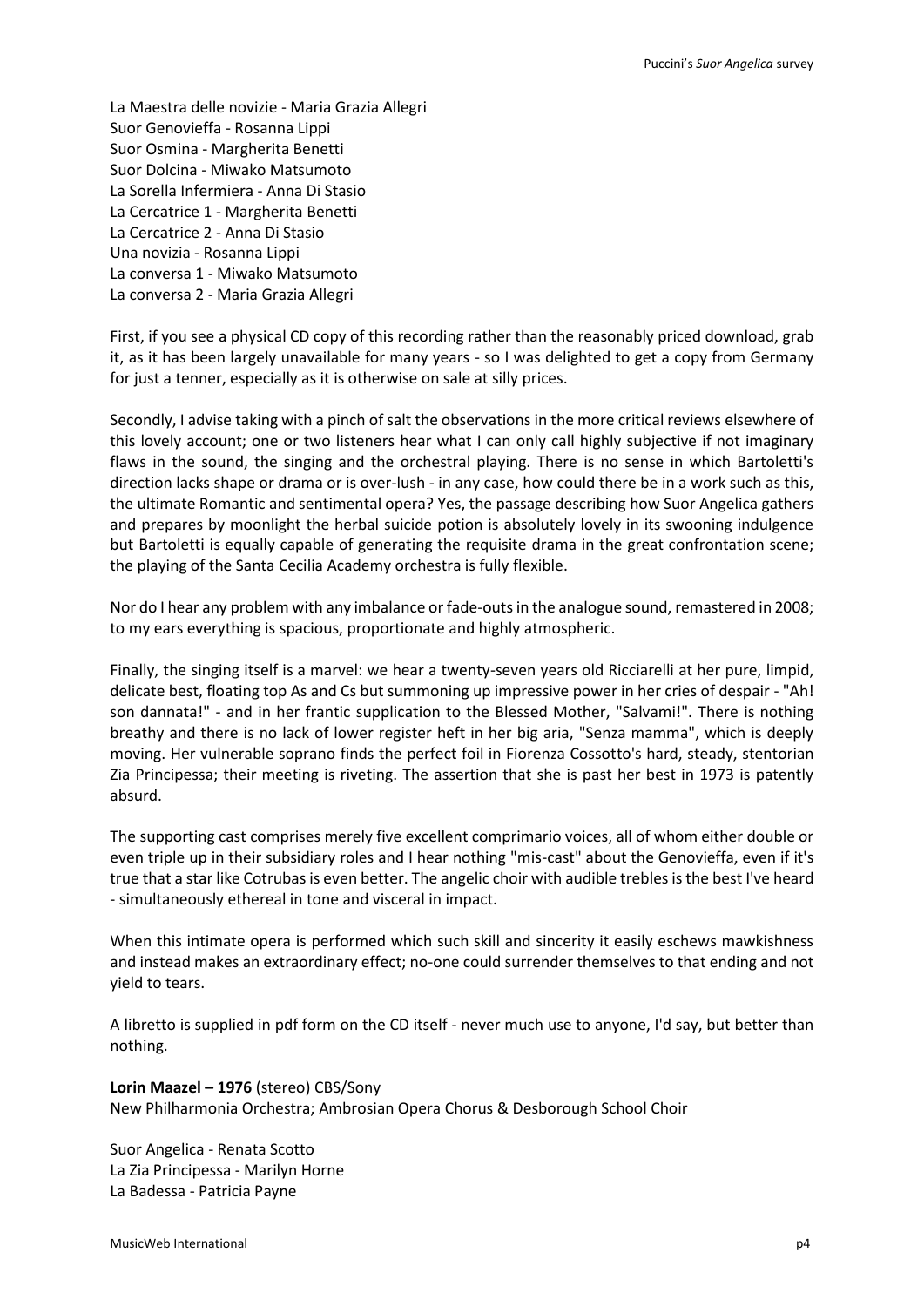La Zelatrice - Gillian Knight La Maestra delle novizie - Ann Howard Suor Genovieffa - Ileana Cotrubas Suor Osmina - Doreen Cryer Suor Dolcina - Margaret Cable La Sorella Infermiera - Elizabeth Bainbridge La Cercatrice 1 - Shirley Minty La Cercatrice 2 - Gloria Jennings Una novizia - Della Jones La conversa 1 - Ursula Connors La conversa 2 - Amy Gunson

I admit to qualified rapture for this set, somewhere in between the two extremes of raves and the moans it seems to attract from other reviewers. It is certainly very good value and admirable in many respects, not least -the commitment of the great and large-voiced vocal actress Renata Scotto and the delightful, plangent soprano of Ileana Cotrubas.

Maazel's conducting is decidedly relaxed throughout, hence he gives his singers plenty of space to make their points but there is sometimes a lack of tension and excitement which slightly compromises the atmosphere of these most specifically and uniquely atmospheric of Puccini's works. Some will also lament the lack of a proper libretto – a standard omission in more recent bargain boxes - but the synopses are quite detailed.

In many ways, I would like this recording even more if I were not familiar with others which are even better. Scotto's admirers need not hesitate: they will overlook the incipient beat on loud notes and the added-on screech on the highest, including uncomfortable high Cs in favour of her searing delivery of text and ability to ride an orchestra; she also cunningly exploits the little break between her registers to powerful emotive effect.

This is delicately played and sung until Scott lets rip in the harrowing and, ultimately very moving, miracle scene; she is terrific at suggesting desperation and hysteria - the flap in her voice even enhances the intensity of those kinds of emotion - but she can also still float a high note as she did years before as Madama Butterfly. Cotrubas is enchanting as Suor Genovieffa. Marilyn Horne must make her impact in what is almost a ten-minute cameo as the implacable Princess Aunt, and she matches Christa Ludwig for Bonynge for severity and vocal splendour.

While I can cope with the lack of libretto, I am more irritated by Sony's absurd tracking arrangements: a mere two; goodness knows why.

If you value Scotto's histrionic talent and the virtues of her vocal layout over its failings, don't mind the absence of texts and the daft tracking, this bargain set still has much to offer but it is not the very finest option and is available only as part of the complete *Il trittico* three CD set.

#### **Richard Bonynge – 1978** (stereo) Decca

National Philharmonic Orchestra; London Opera Chorus - Finchley Children's Music Group

Suor Angelica - Joan Sutherland La Zia Principessa - Christa Ludwig La Badessa - Anne Collins La Zelatrice - Elizabeth Connell La Maestra delle novizie - Enid Hartle Suor Genovieffa - Isobel Buchanan Suor Osmina - Marie McLaughlin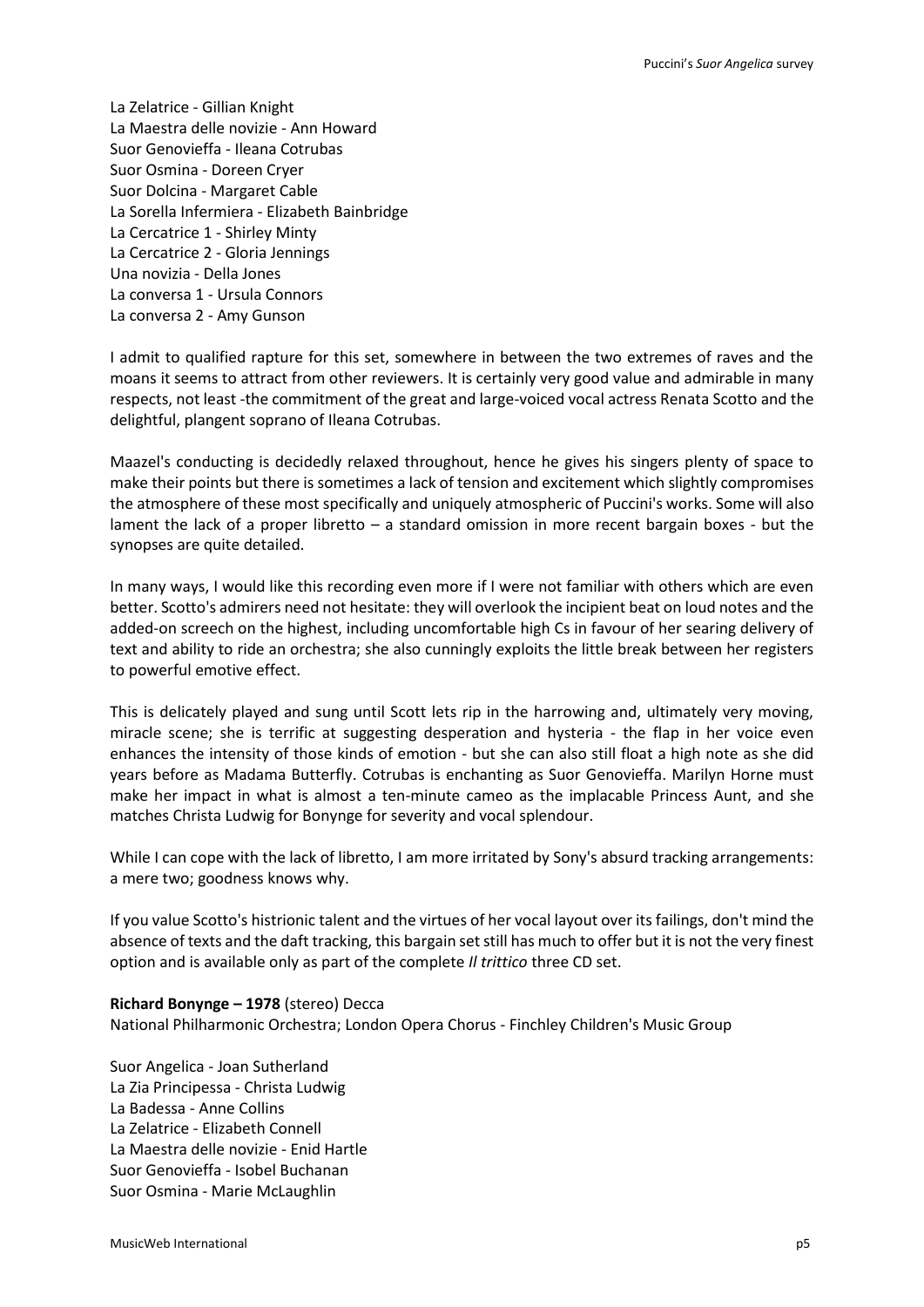Suor Dolcina - Della Jones La Sorella Infermiera - Janet Price La Cercatrice 1 - Elizabeth Gale La Cercatrice 2 - Hannah Francis Una novizia - Miriam Bowen La conversa 1 - Helen Walker La conversa 2 - Doreen Walker

It is perhaps slightly regrettable that Joan Sutherland did not record this opera around the same time as "Vissi d'arte", the aria included as a welcome bonus on this single disc (also issued paired with "L'oracolo" on Double Decca), as by 1978 a slight beat has begun to obtrude in her tone but the voice is still big, weighty and flexible, able to ride the very few orchestral climaxes Puccini demands. Furthermore, her diction is better than it sometimes was and although she is a little mature for the role, it is attractively and plangently sung. She is supported by a mini-galaxy of British stars, including a lovely Suor Genovieffa from Isobel Buchanan in her first major recording, who might not surpass the sweetness and simplicity of Ileana Cotrubas in that role but certainly rivals her. The recording is crowned by the formidable Christa Ludwig's imperiously voiced Princess: steady, implacable and granitic with more than a hint of Fricka or Waltraute about it.

Bonynge and the National Philharmonic do a fine job with this gentle, delicate score; they are abetted by the warm analogue recording in the Kingsway Hall which suffuses the whole enterprise with a golden glow. Fans of La Stupenda need not hesitate.

**Lamberto Gardelli – 1982** (digital) Hungaroton Hungarian State Opera Orchestra & Chorus

Suor Angelica - Ilona Tokody La Zia Principessa - Eszter Póka La Badessa - Zsuzsa Barlay La Zelatrice - Maria Teresa Uribe La Maestra delle novizie - Tamara Takács Suor Genovieffa - Katalin Pitti Suor Osmina - Magda Pulveri Suor Dolcina - Zsuzsa Misura La Sorella Infermiera - Janka Bekás La Cercatrice 1 - Janka Bekás La Cercatrice 2 - Margit Keszthelyi Una novizia - Ildikó Szönyi La conversa 1 - Zsuzsa Misura La conversa 2 - Zsuzsa Barlay

Some great recordings have come out of left field, as it were, from Hungaroton rather than the usual recording stables; sadly, this is not one of them. It is Gardelli's second recording and despite having an overall timing virtually the same as his first, much more successful recording with Tebaldi, seems too "stop-go": alternately at times rather listless then at otherstoo swift and spritely to permit the dreamy, languorous atmosphere suggested by Puccini's gauzy orchestration. Nor am I impressed by the assemblage of supporting singers here, amongst whom number some throaty, hooty, wobbly and squawky voices which do not cohere or blend, especially the Suor Genovieffa who makes a weird sound and has very occluded diction including what unfortunately sounds like a pronounced lisp in her poor Italian. Finally, Eszter Póka's Zia Principessa is scratchy and wobbly, lacking tonal warmth and centre – although she has a serviceable lower register.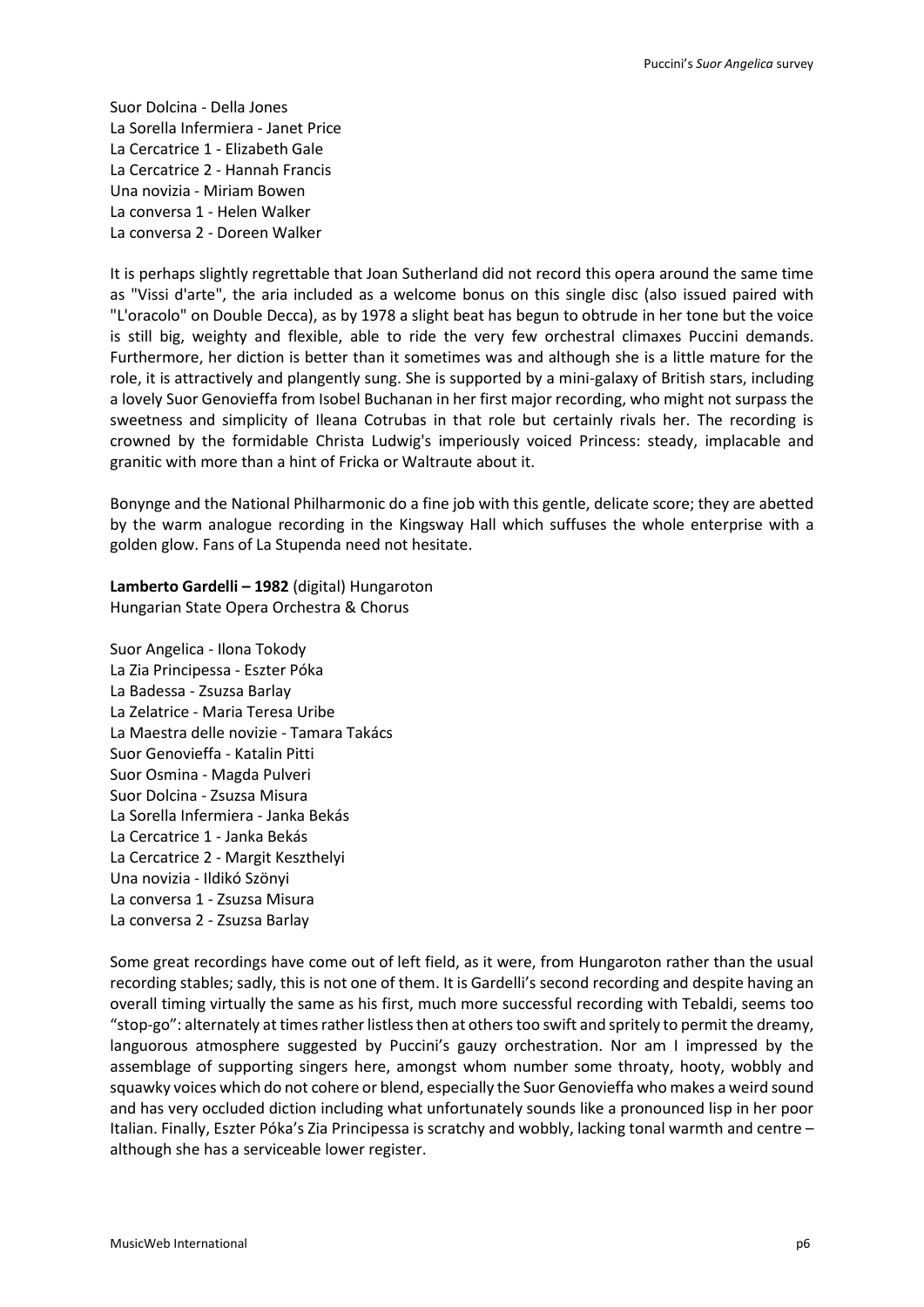All this is unfortunate as the sound is first-class and I have always enjoyed Ilona Tokody's smoky, grainy timbre – particularly in her *Iris* with Domingo and conducted by Patanè – but while the success of his opera depends heavily upon the contributions of only two or three singers, it still needs a strong ensemble free of ill-produced voices. In any case, Tokody's own, big sound isn't particularly suited to portraying Suor Angelica; it is too mature, gutsy and sophisticated and her top can start to flap alarmingly in the manner of late Scotto and Callas.

Pass on this one; you can do far better.

**Giuseppe Patanè – 1987** (digital) RCA

Münchner Rundfunkorchester; Chor des Bayerischen Rundfunks

Suor Angelica - Lucia Popp La Zia Principessa - Marjana Lipovšek La Badessa - Marga Schiml La Zelatrice - Diane Jennings La Maestra delle novizie - Birgit Calm Suor Genovieffa – Maria Gabriella Ferroni Suor Osmina – Maria Gabriella Ferroni Suor Dolcina - Mechthild Georg La Sorella Infermiera - Valerie Errante La Cercatrice 1 - Ellen van Lier La Cercatrice 2 - Karin Hautermann La conversa 1 - Monika Schmitt La conversa 2 - Adelheid Schiller

Even buffs like me might recognise only two names in the cast list here in the two leading ladies – or rather the one big part and the cameo role of the Princess. The other singers are sweet and pleasant, if rather anonymous, perhaps as one might expect; a bigger problem is one that other reviewers have remarked upon, which is that it is recorded - or reproduced – at very low volume, so the listener must crank it right up to a satisfactory level, then all is well enough but a lack of presence remains.

Given that Patanè was always reliable – although I could do without his grunting – and the orchestral playing equally so, the presence of Lucia Popp must be the main attraction here. The issue is whether her voice is ample enough to rise to the big moments. Its silvery, shimmering quality is always gratefully heard, her little tic of "squeezing" notes sometimes less so. I don't think her voice is ideally suited her role; it lacks Italianate warmth and sensuousness, evincing too much of the soubrette quality which marked the beginning of Popp's career. Sometimes she is tonally too thin and shrill, but she rises to her big, final scene, finding extra heft for top Bs and her repeated cries of "Salvami", although the two high Cs are rather squeaked and the soft top A on "amor" is precarious. Lipovšek sings steadily and gravely but does not chill the marrow as a really haughty, frigid Princess can and her imprecations lack impact.

In the end, this recording sounds low-key and – well – a bit bland and *German* compared with more overtly histrionic and Italianate accounts.

(This is another recording which irritatingly supplies only three tracking points but conversely at least the booklet provides an Italian-only text.)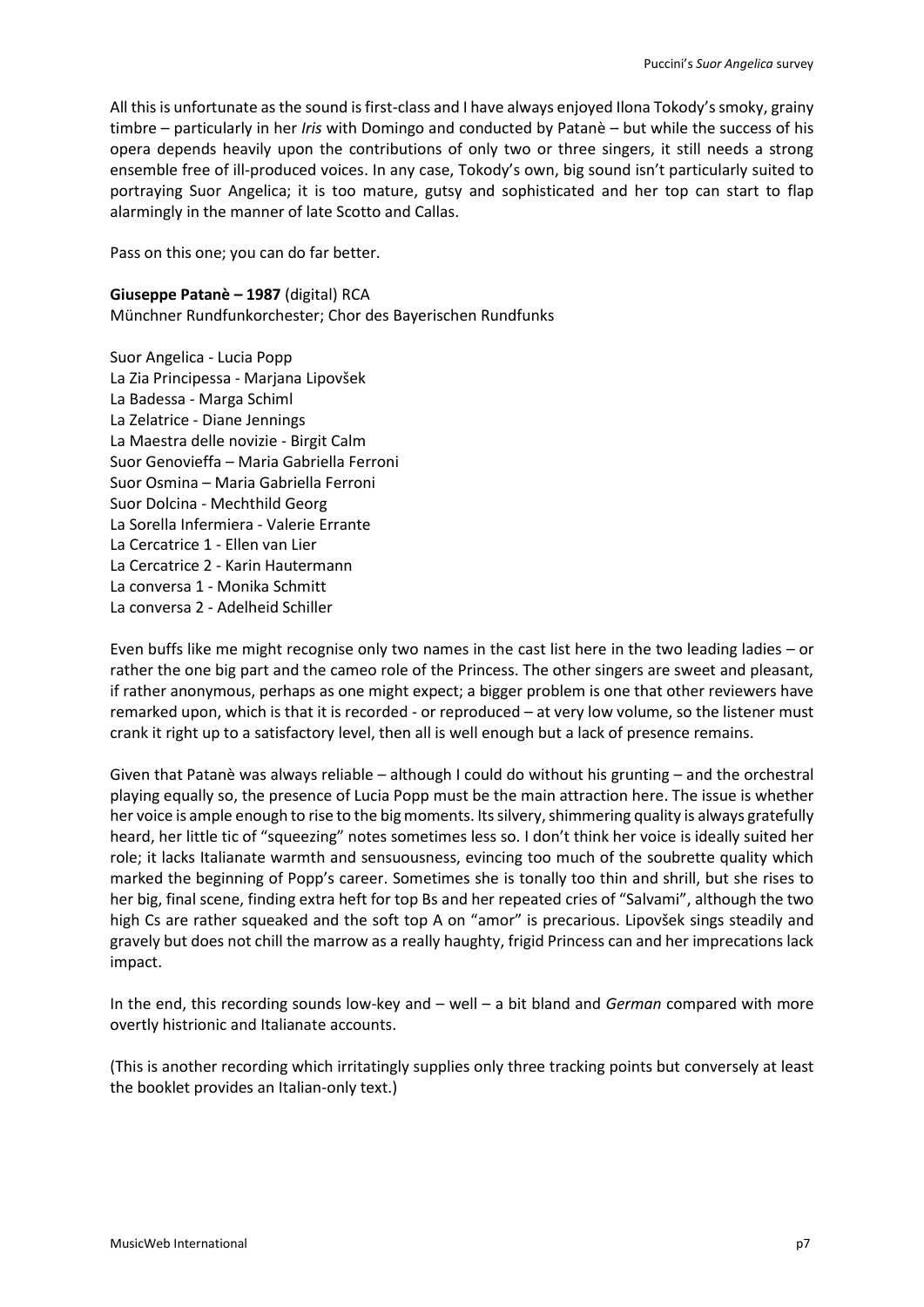**Bruno Bartoletti – 1991** (digital) Decca Maggio Musicale Fiorentino Orchestra & Chorus

Suor Angelica - Mirella Freni La Zia Principessa - Elena Souliotis La Badessa - Gloria Scalchi La Zelatrice - Ewa Podleś La Maestra delle novizie - Nicoletta Curiel Suor Genovieffa - Barbara Frittoli Suor Osmina - Valeria Esposito Suor Dolcina - Olga Romanko La Sorella Infermiera - Debora Beronesi

Freni's voice was still in excellent condition in her mid-fifties when this was recorded but inevitably she sounds rather mature and there are undeniably hints of scratch, spread and beat on her loudest high notes - and unfortunately the final soft top A in "Senza mamma" is unsteady and goes a little flat. She cannot really sustain a thread of tone without pushing too hard; however, she brings great intensity and commitment to communicating Angelica's desperate plight in the closing scene where she is supported by an excellent chorus and a vastly experienced conductor. They are recorded in sumptuous Decca sound, with a slight aura or "halo" around it, which intensifies the rarefied atmosphere of this unusual opera. Her co-singers are mostly fine but it wasn't a good idea to bring the threadbare-voiced Elena Souliotis out of retirement to sing the implacable Princess Aunt.

I was especially interested in revisiting this recording given Freni's recent passing and once again delighted in her uniquely beautiful sound, despite the signs of wear. Even if it is not the very best available, devotees could do much worse than acquire this; unfortunately, I have not seen it available separately but only as part of the three CD *Il trittico* set marred by Leo Nucci's dry, bleating Gianni Schicchi.

(I note that YouTube provides clips of Freni singing "Sour (sic) Angelica" - hardly fair…)

**Alexander Rahbari – 1993** (digital) Discovery International Belgian Radio & TV Orchestra and Chorus

Suor Angelica - Miriam Gauci La Zia Principessa - Lucienne van Deyck La Badessa - Michaela Karadjian La Zelatrice - Rachel Fabry La Maestra delle novizie - Dina Grossberger Suor Genovieffa - Bernadette Degelin Suor Osmina - Diane Verdoodt Suor Dolcina - Marianne Vliegen La Sorella Infermiera - Michaela Karadjian

Rather like Gardelli's second recording and several others above, this one isn't in the running, but whereas the Hungaroton recording, for example, has manifest flaws, this one isn't objectionable, it simply overall lacks the distinction of the best alternatives. Ensemble is good and we hear some nice voices but their opening exchanges lack verve and sparkle and the delivery of the text is pedestrian. Gauci sings well enough but her vibrato is broader than I recall hearing in her recordings elsewhere and at times her characterisation lacks personality; her voice has little "face" – indeed, too many singers here sound indistinguishable from each other. The acoustic of the recording is a touch cavernous, too, and sometimes voices move out of focus – unusual in digital recordings.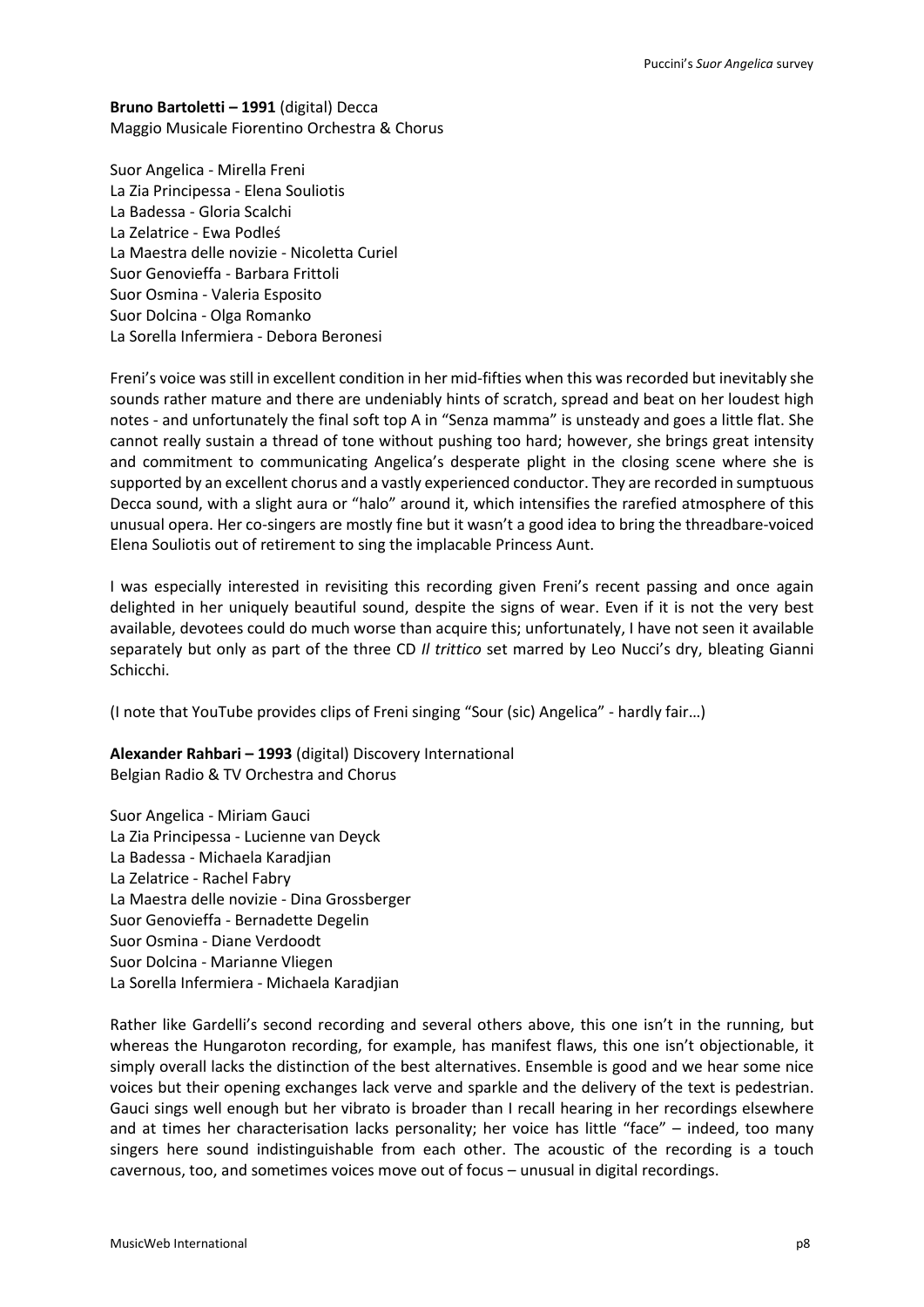However, it gets better as it progresses and the second half eclipses the first. The best thing here is Lucienne van Deyck's richly-intoned Zia Principessa. Her mezzo is even and powerful throughout its range with secure top notes and a trenchant lower register; she brings beauty, power and intensity to her brief appearance and he entrance marks the upturn in this recording. Her presence brings a response from Gauci who comes alive in her reaction to her aunt's intransigence. She has a large, flexible voice and it gives much pleasure if you don't mind the slight beat; her floated top C is impressive, too, and I thoroughly enjoyed the last ten minutes or so, when the orchestra seems to move into a more sumptuous zone, acquiring more depth and sheen. Rahbari's direction is certainly competent but overall this is performance which for too long leaves me unmoved compared with my response to other, more arresting, individual and involving interpretations.

**Antonio Pappano – 1998** (digital) EMI Philharmonia Orchestra; London Voices - Tiffin Boys' School Choir

Suor Angelica - Cristina Gallardo-Domás La Zia Principessa - Bernadette Manca Di Nissa La Badessa - Felicity Palmer La Zelatrice - Elena Zilio La Maestra delle novizie - Sara Fulgoni Suor Genovieffa - Dorothea Röschmann Suor Osmina - Judith Rees Suor Dolcina - Rachele Stanisci La Sorella Infermiera - Francesca Pedaci La Cercatrice 1 - Anne Maria Panzarella La Cercatrice 2 - Susan Mackenzie-Park Una novizia - Rosalind Waters La conversa 1 - Anne Maria Panzarella La conversa 2 - Deborah Miles-Johnson

Antonio Pappano has by and large over the years triumphantly justified his preferential treatment by EMI in being allowed to record large-scale works where other eminent conductors have gone begging. This *Suor Angelica* is part of the trilogy recorded in 1997 must be accounted a success even in the light of stiff competition going back fifty and more years - but of course one area where it trumps all others is the clarity and spaciousness of the sound.

If *Suor Angelica* is sometimes regarded as the Cinderella of the trilogy, that perception is confounded here. I can only say that I find this version one of the two or three most genuinely moving among those I have been listening to. Cristina Gallardo-Domas sings exquisitely, floating top A's and C's and I can never listen to it without tears welling up and my throat going into spasm. The supporting cast is very strong, particular bonuses being Dorothea Röschmann's delightful Suor Genovieffa and Bernadette Manca di Nissa's implacable Zia Principessa; veteran Felicity Palmer makes a telling contribution with her tangy mezzo and I was impressed by Elena Zio. We also hear singers like Sara Fulgoni who were spotted and recruited early by Pappano and are now well-known. Finally, the playing of this light, airy, ethereal score by the Philharmonic Orchestra is enchanting.

This *Suor Angelica* is decidedly "best in class" and has every claim to being my favourite account of this tricky work.; the problem is that it is available only as part of the three CD set of *Il trittico* – or as a download.